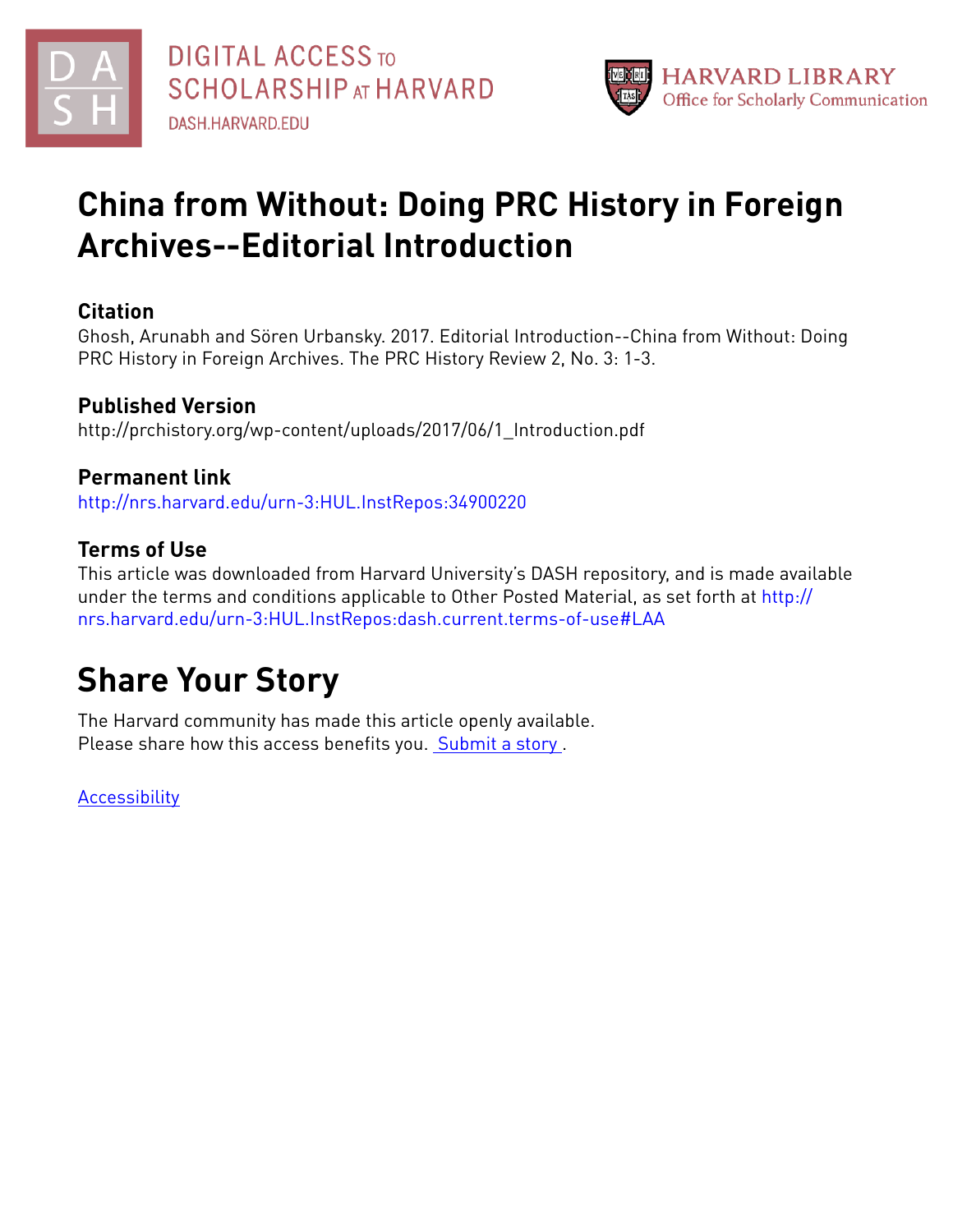## Introduction<sup>1</sup>

#### Arunabh Ghosh & Sören Urbansky

he founding of the People's Republic of China in 1949 The founding of the People's Republic of China in 1949<br>has had a significant influence not only on the history of China but also on how that history has been studied. As the mainland closed its borders and barred its archives, historians of China were left with no choice but to turn to Taiwan and Japan as the new geographical loci from which to study China's history. During their withdrawal to Taiwan, the *Guomindang* took with them many archival records pertaining to imperial China and their own rule. These materials came to be stored at the National Palace Museum (Qing era documents), Academia Sinica (diplomatic and economic materials from the late Qing, the Republican era and post-1949 Taiwan), and at Academia Historica (government archives from the Republican era and the post-1949 government), and transformed Taiwan into the major center of historical scholarship on Qing and Republican-era China.<sup>2</sup> Japan, long a center of excellence in scholarship on middleperiod China, also became a useful site for studying recent Chinese history through the immense paper trail generated by Japanese colonial and imperial projects in China.<sup>3</sup>

Things began to change in the early 1980s, when the PRC began to cautiously open many of its more than 3,500 archives to domestic and foreign researchers. Since then, the Chinese archives system has experienced tumultuous ups and downs.<sup>4</sup> In theory, Chinese archives are meant to "serve the people." Yet despite a government records access statute implemented in 2008 that allows for the disclosure of government-held information, $5$  no "freedom of information" law or principle exists with regard to the accessibility of archival collections. For the Chinese state the key purpose of archives is the national safekeeping of intellectual property. With record retention rates at well over fifty percent, the consequent imperative to preserve, arrange, and describe records is often used as an excuse to deny access to researchers. As a result, conditions governing archival use are in a constant state of flux; rules are frequently bent depending on topic, location, or the researcher's *guanxi* with officials. In many instances, scholars with links to the state or Party are favored over their Chinese colleagues or foreign scholars. <sup>6</sup> An easy rule of thumb says that historians working on pre-1949 history or on topics not linked to political, diplomatic or military history will have an easier time gaining access. Similar restrictions also apply to sensitive subjects like religion and ethnicity.<sup>7</sup> Even so, by the 1990s, it had become ordinary to conceive and execute research projects that required archival work on the mainland, in Taiwan, and in Japan.

The next major change occurred in the 1990s, when the gradual opening of collections dealing with post-1949 China allowed historians to begin researching and writing the history of the early PRC in new and exciting ways.<sup>8</sup> While the Central [Party] Archives (中央档案馆), located outside of Beijing in the Fragrant Hills, continued to remain out of bounds for virtually all researchers regardless of their nationality, an increasing range of provincial, county, municipal, and institutional archives began to make PRC era documents accessible to scholars and researchers. Running parallel to the greater accessibility of archival collections was a boom in antique or used book markets and online booksellers, which constituted a treasure trove of discarded documentary materials from the PRC era. This method of "flea market research" has also been labeled the "garbology school of PRC history" by its first and foremost exponent, and has facilitated the writing of granular, micro-histories of the PRC, something heretofore deemed impossible.<sup>9</sup>

This general trend towards greater openness (within certain limits) proceeded apace through the 1990s and into the early 2000s. Its apogee was reached in 2007 when the archives of the Foreign Ministry were opened for the first time to both domestic and foreign scholars.<sup>10</sup> Since Xi Jinping was elected both chairman of the CPC Military Commission and General Secretary of the Communist Party of China in November 2012, however, the trend towards gradual openness has begun to reverse. No matter what the subject or era, access to national, provincial and local level archives is becoming increasingly restricted again.<sup>11</sup>

In many ways, the latest and most geographically expansive approach to twentieth century China has emerged as an outcome of the comingling of trends identified above with the emergence of global and transnational history as distinct fields unto themselves. With links between academic communities around the world growing closer and with the collapse of the bipolar system that resulted in archival revolutions in many of the successor states of the Soviet Union and Eastern Europe,  $12$  scholars began to explore archives outside China and East Asia to write Chinese history.<sup>13</sup> These different developments have made historical research on twentieth-century China increasingly and unquestionably global. The clearest evidence of this expanded scope can be found in the emergence of "Cold War international history" as a distinct field. <sup>14</sup> Scholars such as Shen Zhihua, Chen Jian, Sergey Radchenko, Lorenz Lüthi, and Austin Jersild have drawn on non-Chinese language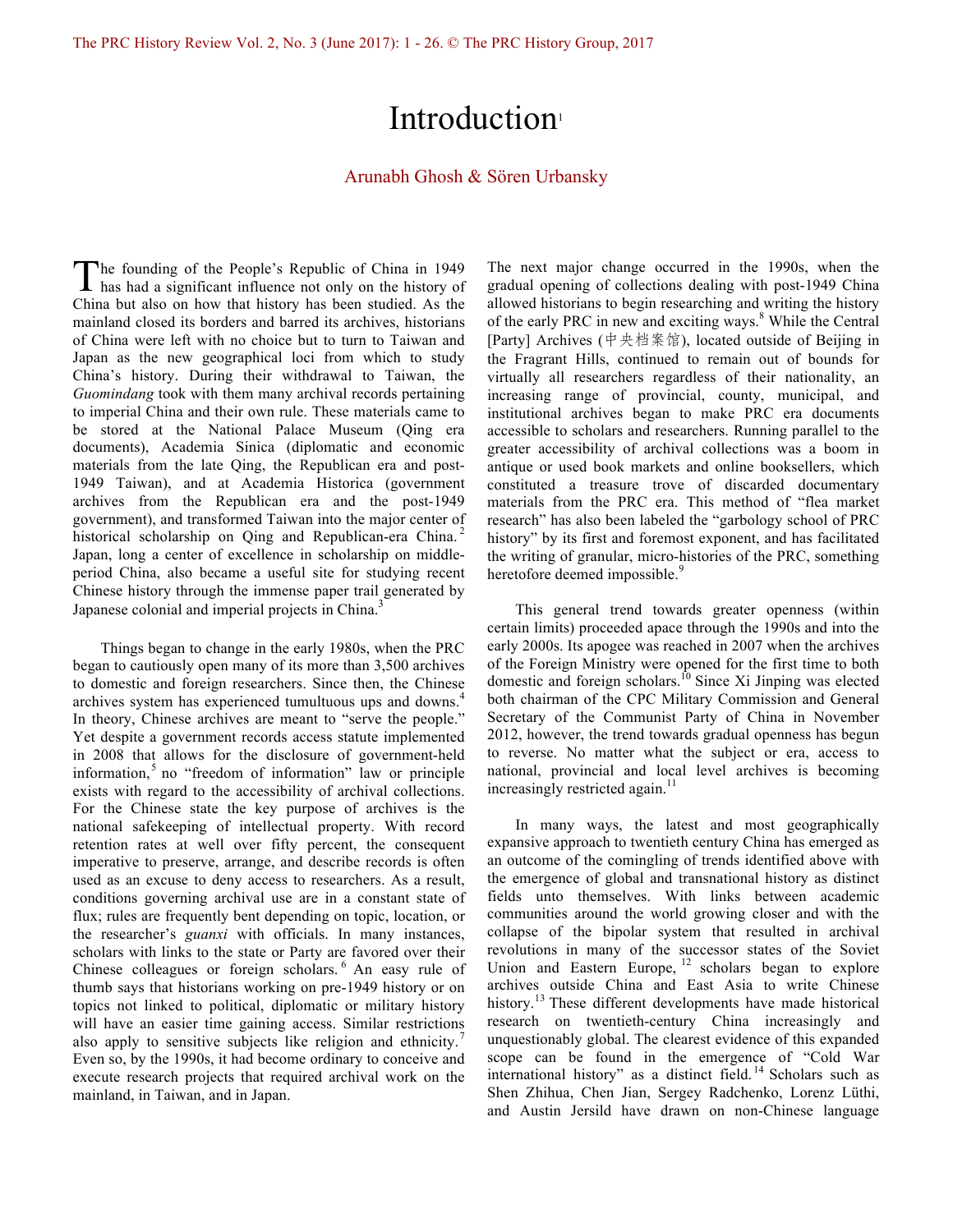sources from archives in Russia and Eastern Europe to reinterpret the foreign and military policies of the PRC, expanding our understanding of crucial historical events such as Beijing's involvement in the Korean War and its deteriorating relationship with Moscow.<sup>15</sup>

While acknowledging the giant leaps made by Cold War international history, the essays in this volume, however, seek to expand our historical field of vision beyond diplomatic history. Indeed, while sometimes basing their research on the same collections that formed the core of the diplomatic histories of the Cold War, the essays instead focus on the educational, scientific, economic, and cultural dimensions of China's ties with the world – whether at the grassroots or elite level. At the same time, the essays also cast our archival nets across wider geographies, exploring repositories in the Global South (Asia and Africa) and the Americas. Taken together, they are suggestive of the fresh perspectives we can gain on different aspects of twentieth-century Chinese history; sometimes complementing what we know, and at other times radically expanding how we think about key issues.

In light of the recent restrictions in access, this transnational approach to the study of modern Chinese history has taken on added urgency. And yet, up to now much of this scholarship has been produced largely in isolation and without broader reflection on its nature. It was with a view to overcoming that isolation that the authors of this volume gathered in spring 2016 at the annual meeting of the Association for Asian Studies in Seattle. We shared our experiences conducting research in a range of international archives in the hopes of starting a conversation on how to fruitfully combine such work with more traditional work in archives within China, Taiwan, and Japan.

The essays in this volume—based primarily on the AAS presentations—are meant to continue that conversation. Even though they span several continents and a wide array of topics, the coverage is not comprehensive. This is as much a reflection of the availability of our eventual AAS participants as it is of the preliminary nature of such work, where some areas and archives have received greater attention than others. Besides the relative focus on post-1949 China, readers will discern a few common themes: the importance of delegations as producers of useful source material, the potential of oral history, the frequently transnational character of individual actors, and the importance of non-state archives. Attention to the periods covered in the essays also helps us recognize that different geographic regions can provide valuable source material for studying different eras of twentieth century Chinese (and especially PRC) history. The 1950s, for instance, can be studied using materials from the Socialist bloc and India. In similar fashion, materials in places such as Tanzania or Morocco or the United States can be especially valuable for studying the 1960s and 1970s. Finally, the unevenness of coverage also points to general issues of archival access. While each article provides a clearer sense of the possibilities, the general picture that emerges suggests that access in the United States and Germany is excellent; in Russia, always in flux but currently good; in India and Mexico, generally good,

but not without issues; and in Tanzania, generally good, but less so in Algeria and Morocco. In spite of such unevenness, the promise indicated in these preliminary essays ought to spur us to approach our research in the most catholic way possible and pursue sources where we ordinarily would not.

#### **NOTES**

 $1$ <sup>1</sup> The articles in this special issue date back to a series of two roundtables at the AAS Annual Conference in Seattle, March 31 – April 3, 2016. In addition to the discussants and the two anonymous reviewers, we would like to especially thank William Kirby and Prasenjit Duara, both pioneers in the use of multi-national archives, who generously agreed to chair the two roundtables.

<sup>2</sup> Cf. Ye Wa and Joseph W. Esherick, *Chinese Archives: An Introductory Guide* (Berkeley: Institute of East Asian Studies, University of California, Berkeley, 1996): 326–35.

There is already too large a body of scholarship to do it justice here, but notable examples include Prasenjit Duara, *Culture, Power, and the State: Rural North China, 1900-1942* (Stanford: Stanford University Press, 1988) and Ruth Rogaski, *Hygienic Modernity: Meanings of Health and Disease in* 

<sup>4</sup> For a brief history, see: Ye and Esherick, *Chinese Archives*: 4-27; for a detailed discussion of archival practice and politics in the PRC period, see Vivian Wagner, *Erinnerungsverwaltung in China: Staatsarchive und Politik in der Volksrepublik* (Köln: Böhlau, 2006); for a comprehensive discussion on the nature of archival access pertaining to PRC history, see Charles Kraus, "Researching the History of the People's Republic of China," *Cold War International History Project*, Working Paper Series, No. 79 (April 2016).

<sup>5</sup> For China's freedom of information legislation, see Jamie P. Horsley, "China's FOIA Turns Eight," *Freedominfo.org*, April 28, 2016 (http://www.freedominfo.org/2016/04/chinas-foia-turns-eight/) and Weibing Xiao, "China's Limited Push Model of FOI Legislation," *Government Information Quarterly* 27/4 (October 2010): 346–51.

<sup>6</sup> An interesting new development in this regard is a move by Taiwan to enforce strict reciprocity in access to archival materials, which will effectively bar mainland scholars from conducting research at archives in Taiwan. For more, see: "Top archive to bar mainland China scholars," *The China Post*, July 30, 2016.

http://www.chinapost.com.tw/taiwan/local/taipei/2016/07/30/473868/Toparchive.htm.

<sup>7</sup> Cf. William W. Moss, "Dang'an: Contemporary Chinese Archives," *The China Quarterly* 145 (March 1996): 112–29.

<sup>8</sup> This trend was recognized by a special issue of *The China Quarterly*. See: Julia Strauss, ed. "The History of the People's Republic of China, 1949-1976." *The China Quarterly Special Issue* (Cambridge: Cambridge University Press, 2006).

<sup>9</sup> For reflections on this method, see Jeremy Brown, "Finding and Using Grassroots Historical Sources from the Mao Era," *Dissertation Reviews*, December 15, 2010.

(https://dissertationreviews.wordpress.com/2010/12/15/finding-and-using-

grassroots-historical-sources-from-the-mao-era-by-jeremy-brown/). For some of the limits of this approach, see Elizabeth J. Perry, "The promise of PRC history," Journal of Modern Chinese History, Vol. 10, No. 1 (2016).

<sup>10</sup> Amy King, "Navigating China's Archives," http://asaa.asn.au/navigatingchinas-archives/.

 $\frac{11}{11}$  On the drastic reduction in access to collections of the Foreign Ministry Archives, Beijing, see: Arunabh Ghosh, "Urgent Update on Foreign Ministry<br>Archives, Beijing," Dissertation Reviews, August 6, 2013. Archives, Beijing," *Dissertation Reviews*, August 6, 2013. (http://dissertationreviews.org/archives/5411). More generally, see Maura Cunningham, "Denying Historians: China's Archives Increasingly Off-<br>Bounds," The Wall Street Journal, August 19, 2014. Bounds," *The Wall Street Journal*, August 19, 2014. (http://blogs.wsj.com/chinarealtime/2014/08/19/denying-historians-chinasarchives-increasingly-off-bounds/).<br><sup>12</sup> For post-Soviet Russia, e.g. Donald J. Raleigh, "Doing Soviet History: The

Impact of the Archival Revolution," *The Russian Review* 61/1 (January 2002): 16–24. In recent years, however, things in Russia have moved in a less promising direction, cf. Markus Wehner, "Gescheiterte Revolution: In Russlands Archiven gehen die Uhren rückwärts," *Osteuropa* 59/5 (2009): 45– 58; Mark Kramer, "Archival Policies and Historical Memory in the Post-Soviet Era," *Demokratizatsiya* 20/3 (Summer 2012): 204–15; From the Editors, "A new chill? Foreign scholars and the Russian visa question," *Kritika* 16/2 (Spring 2015): 229–33. For how this presented an interesting